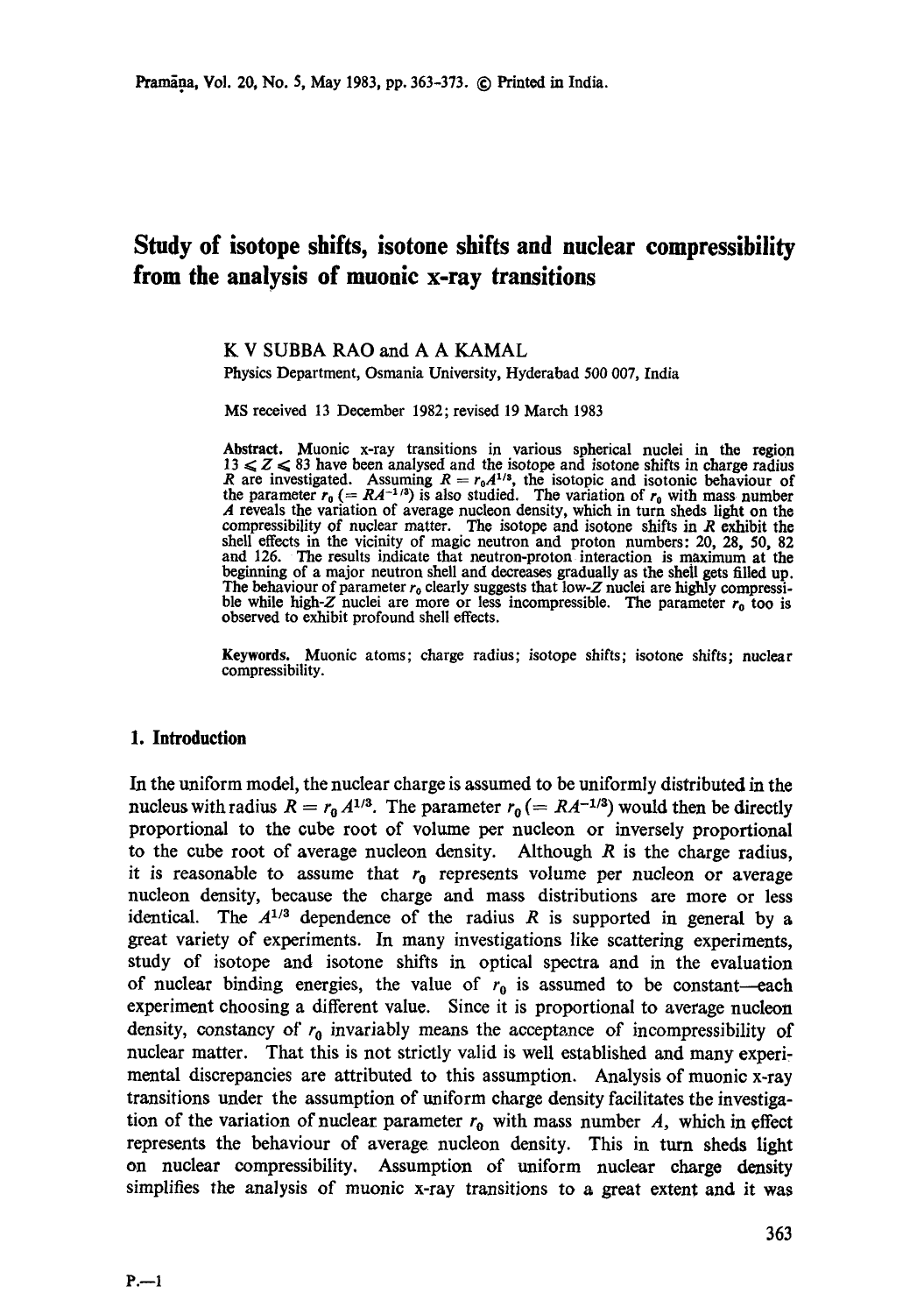also found to yield results which are in good agreement with the experimental results (Subba Rao and Kamal 1980).

In the present study, the muonic x-rays have been analysed in various spherical nuclei ranging from  $Z=13$  to  $Z=83$ . Isotope and isotone shifts in charge radius R have been estimated and shell effects have been observed. Shera *et al* (1976) analysed muonic x-ray transitions in a model-independent way and carried out an extensive study of isotope and isotone shifts in Fe-Zn region. Most of our observations in this region agree with the results of Shera *et al.* Isotopic and isotonic variation of nuclear parameter  $r_0$  would furnish information regarding the variation of average nucleon density. It is observed that nucleon density increases with mass number  $A$ , quite rapidly in the beginning upto  $A \approx 70$  and rather slowly thereafter. It is also found to exhibit profound shell effects.

### **2. Isotope and isotone shifts**

Uniform charge distribution generates harmonic oscillator potential of the form:

$$
V(r) = -\frac{3 Z e^2}{2R} + \frac{Z e^2}{2R^3} r^2 \qquad r \leq R.
$$
 (1a)

$$
= -\mathbb{Z}e^2/r \qquad \qquad r \geqslant R. \qquad \qquad (1b)
$$

The energy eigenvalues for the muon in the electrostatic field of the nucleus are obtained by solving the Dirac equation, which upon reducing to a purely radial equation for a two-component wavefunction with small component  $f$  and large component g, yields a pair of coupled equations:

$$
\frac{df}{dr} = \frac{kf}{r} - \frac{1}{\hbar C} \left[ W - V(r) - \mu C^2 \right] g,
$$
\n(2a)

$$
\frac{dg}{dr} = \frac{1}{\hbar C} \left[ W - V(r) + \mu C^2 \right] f - \frac{kg}{r}.
$$
 (2b)

The above equations are solved for the harmonic oscillator potential (equation (1)), the energy levels thus obtained are then corrected for vacuum polarisation effect. The method of solving the above equations and correcting the energy levels for vacuum polarisation are detailed in Barrett (1977) and Subba Rao and Kamal (1980).

# 2.1 *Low-Z region* (13  $\leq Z \leq 20$ )

The shift in the 1s level of the muon due to the finite extension of the nuclear charge is about 50% in the region  $Z \sim 82$  whereas it is only about 6% in the region  $Z \sim 20$ . In fact, the shift in the low-Z region is comparable with the experimental error and hence the analysis in this region is not very accurate. However, the accuracy is sufficient to study the trend in the behaviour of the nuclear parameter  $r_0$ .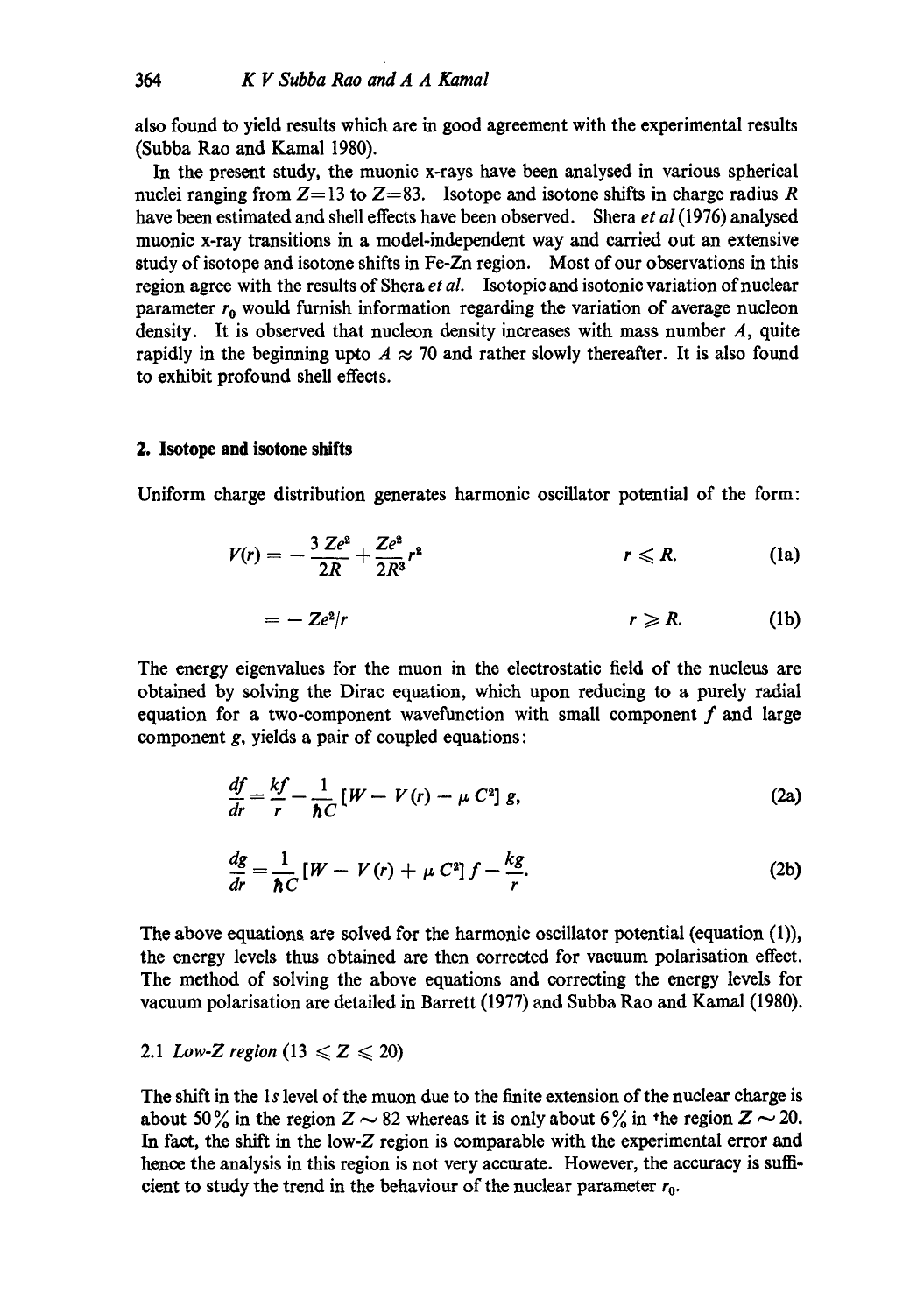

Figure 1. Variation of parameter  $r_0$  with neutron number N in the low-Z region. The lines are drawn to guide the eye.

The values of muonic energy levels given by Barrett (1977) have been used in the present analysis. For the isotopes of  $_{18}A$ , experimental data from Engfer *et al* (1974) have been used. The Dirae equation is solved for a few trial values of charge radius R and in each case  $1s_{1/2}$  level is calculated. The value of R is adjusted till the calculated value coincides with that given by Barrett (1977). In figure 1, the parameter  $r_0$ calculated in each case is plotted against neutron number N. The value of  $r_0$  is always less for even-Z nucleus as compared with its isotonic neighbour with odd-Z. This indicates that even-Z nuclei have smaller volume per nucleon or larger average nucleon density than their isotonic odd-Z neighbours. Due to lack of muonie x-ray data in this region for more isotopes, the isotope and isotone shifts in charge radius R could not be studied.

# 2.2 *Fe-Zn region*  $(26 \le Z \le 30)$

In this region one can observe the effect of addition of nucleons on the nuclear radius and density in the vicinity of proton magic number 28. Isotope and isotone shifts have been accurately estimated and the shell effects are clearly observed. In evaluating the charge radius R, the experimental values of  $2p_{8/2}-1s_{1/2}$  muonic transition energy (Sheta *et al* 1976) have been used. The R value is determined according to the procedure outlined in  $\S$  2.1. In this region, the finite extension of nuclear charge density has the most pronounced effect on the binding energy of the 1s state and hence only  $2p - 1s$  transitions show a finite size effect which is larger than the achievable experimental accuracy (Sbera *et al* 1976). The experimental error leads to corresponding error in the estimation of  $R$ . The  $R$  value is evaluated in most of the nuclei to an accuracy of about 0.75 mfm. The estimated values of parameter  $r_0$  are plotted against N, the neutron number in figure 2. In all the isotone sequences shown in figure 2, Ni has the least value of  $r_0$ , *i.e.*, the volume per nucleon is minimum in Ni isotopes. Thus a shell effect is clearly suggested.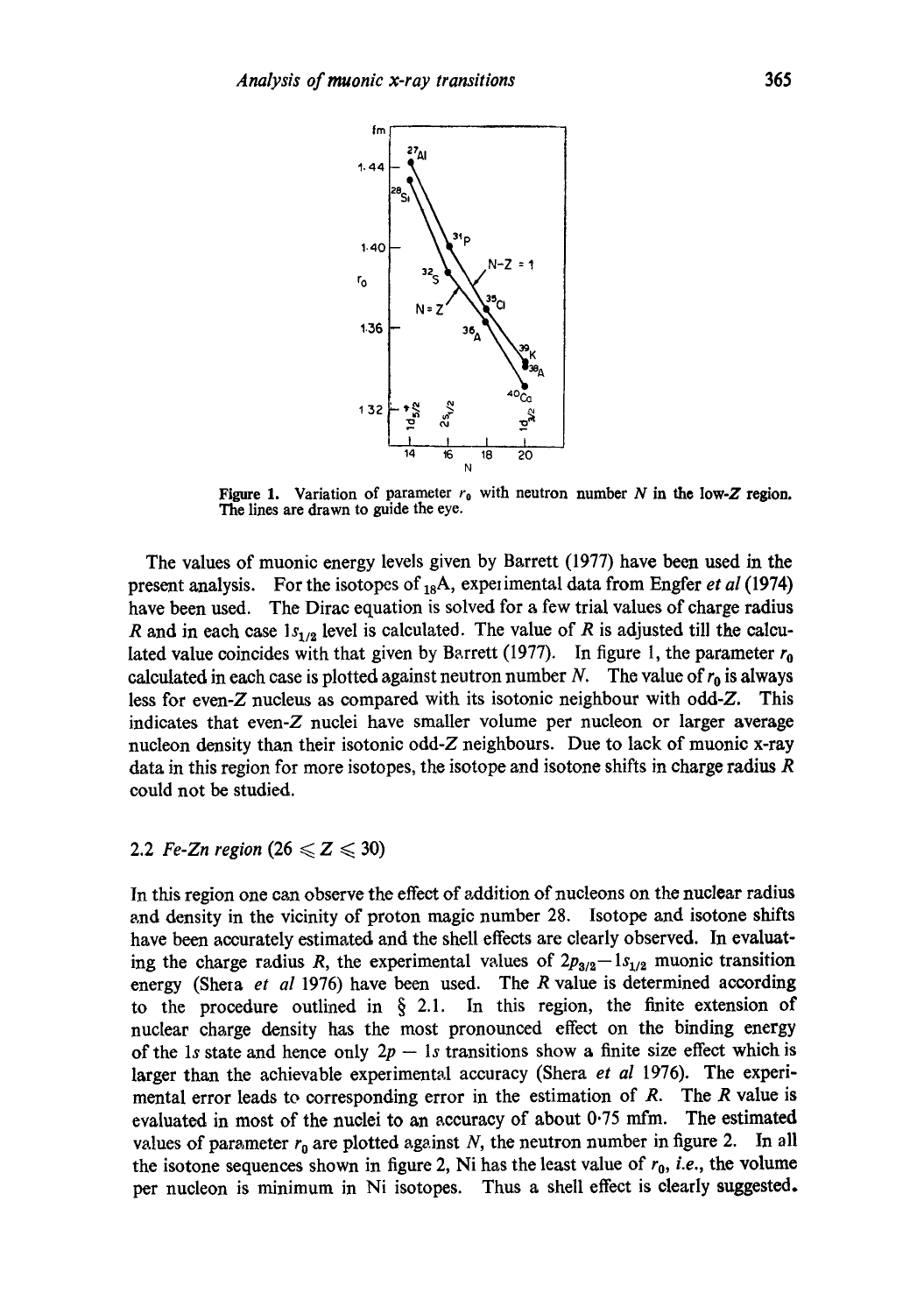

Figure 2. Variation of parameter  $r_0$  with neutron number N in the Fe-Zn region. **The** lines are drawn to guide the eye.

**Table 1.** Differences in the charge radii for  $\Delta Z = 2$ .

| ΔR<br>(mfm) |
|-------------|
| $38 - 61$   |
| 38.51       |
| 96.76       |
| 99.42       |
| $16-3$      |
| 59.6        |
| 45.6        |
|             |

Another striking feature of the isotopic effect on  $r_0$  is the uniform decrease with increasing N.

2.2a *Shifts between even nuclei.* Isotone shifts in R between even nuclei clearly indicate a strong shell effect (table 1). The addition of the two protons which complete the  $1f_{7/2}$  proton shell (<sup>58</sup>Ni-<sup>56</sup>Fe or <sup>60</sup>Ni-<sup>58</sup>Fe) causes an increase in R of about 38 mfm. But the addition of two more protons *i.e.*, the first two protons in the  $2p_{3/2}$  shell (<sup>64</sup>Zn- $62$ Ni or  $66Zn-64Ni$ ) causes an increase of about 98 mfm-a value which is more than twice as large as that for  $1f_{7/2}$  shell. This feature is consistent with the shell model prediction that when an orbital is filled, additional protons must enter a higher shell and hence the isotone shift should increase. In other words, the  $2p_{3/2}$  shell has a larger radius than the  $1f_{7/2}$  shell.

The isotope shift in R for  $\Delta N = 2$  is plotted in figure 3. The data cover the region between the beginning of the  $2p_{3/2}$  neutron shell at  $N = 28$  and the closure of the  $2p_{1/2}$  neutron shell at  $N = 40$ . A prominent feature observed is the uniform decrease of isotope shift with increasing  $N$ . This implies that the neutronproton interaction decreases in effect as one progresses through a major neutron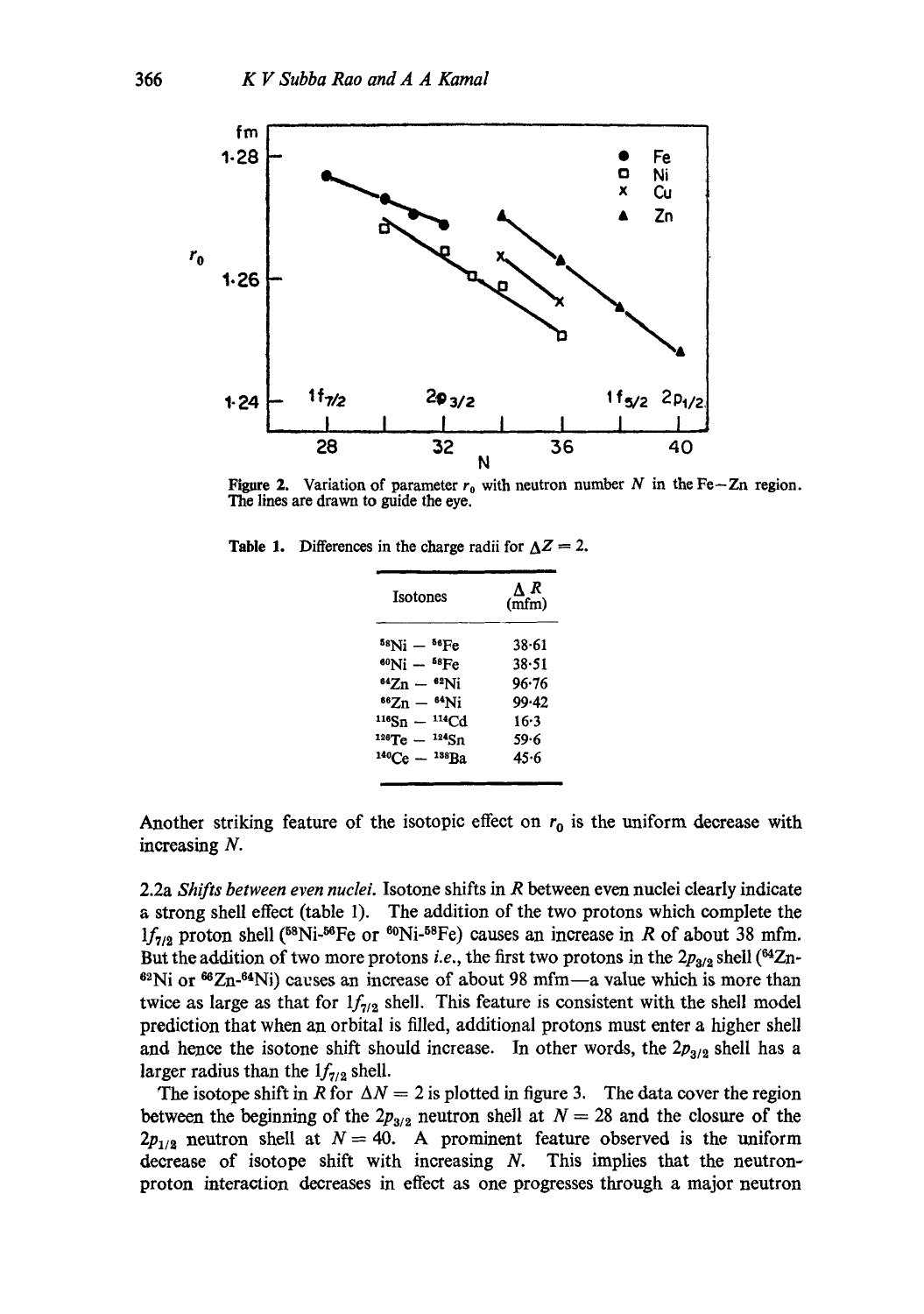

**Figure 3.** Isotope shifts in charge radius R for  $\Delta N = 2$  in the Fe - Zn region.

| <b>Isotopes</b>                       | ΛR<br>(mfm) | <b>Isotopes</b>                       | ΛR<br>(mfm) |
|---------------------------------------|-------------|---------------------------------------|-------------|
| <sup>56</sup> Fe — <sup>54</sup> Fe   | 46.67       | $^{98}Mo - ^{96}Mo$                   | $38 - 8$    |
| ${}^{58}\text{Fe} - {}^{56}\text{Fe}$ | 40.74       | $^{109}\text{Ag} - ^{107}\text{Ag}$   | $26 - 1$    |
| <sup>60</sup> Ni — <sup>58</sup> Ni   | 40.64       | $118Sn - 116Sn$                       | $13 - 5$    |
| 82Ni — <sup>60</sup> Ni               | $32 - 70$   | <sup>120</sup> Sn — <sup>118</sup> Sn | 19.0        |
| $^{64}$ Ni $ ^{62}$ Ni                | $20-40$     | $188\text{Ba} - 186\text{Ba}$         | 9.8         |
| $^{65}Cu - ^{63}Cu$                   | 22.46       | $^{142}Ce - ^{140}Ce$                 | $35 - 7$    |
| <sup>66</sup> Zn — <sup>64</sup> Zn   | 23.06       | $^{205}$ T1 - $^{203}$ T1             | $13-2$      |
| $88Zn - 66Zn$                         | 19.20       | $^{206}Pb - ^{204}Pb$                 | 14.5        |
| $^{70}Zn - ^{68}Zn$                   | $20 - 82$   | $^{208}Pb - ^{206}Pb$                 | 13.5        |

**Table 2.** Differences in charge radii for  $\Delta N = 2$ .

shell. The values of  $\Delta R$  also seem to indicate that isotope shift values are independent of Z. In fact, basing their argument on a similar observation Shera *et al* (1976) arrived at such a conclusion, which they pointed out as rather surprising. Independence of isotope shift from Z would mean that the added neutrons interact with the entire proton core whereas dependence on Z would imply that the added neutrons interact with the valence protons alone. It is reasonable to expect that the effect on the nuclear radius by the addition of neutrons to the closed proton shell in Ni isotopes would be considerably less than the corresponding effect in Cu or Zn; a closer inspection of the isotope shift values (figure 3) in the pairs ( $^{64}Ni$ ,  $^{62}Ni$ ), ( $^{65}Cu$ ,  $^{63}Cu$ ) and ( $^{66}Zn$ ,  $^{64}Zn$ ) reveals that this is so. In the above pairs Ni has the least value of  $\Delta R$  whereas in the pairs (<sup>58</sup>Fe, <sup>56</sup>Fe) and (<sup>60</sup>Ni, <sup>58</sup>Ni)  $\Delta R$  is almost the same (table 2). The difference between the value of  $\Delta R$  for Ni and for Cu and Zn isotopes ( $\sim$  2.3 mfm) is larger than the error ( $\sim$  1 mfm) on  $\Delta R$  and hence cannot be ignored. This is clearly due to the effect of proton shell closure at  $Z = 28$  on the isotope shift values. A possible explanation for the above observation is as follows. In Fe, the proton configuration is two short of the magic number 28, while the proton shell is completely filled in Ni. It is reasonable then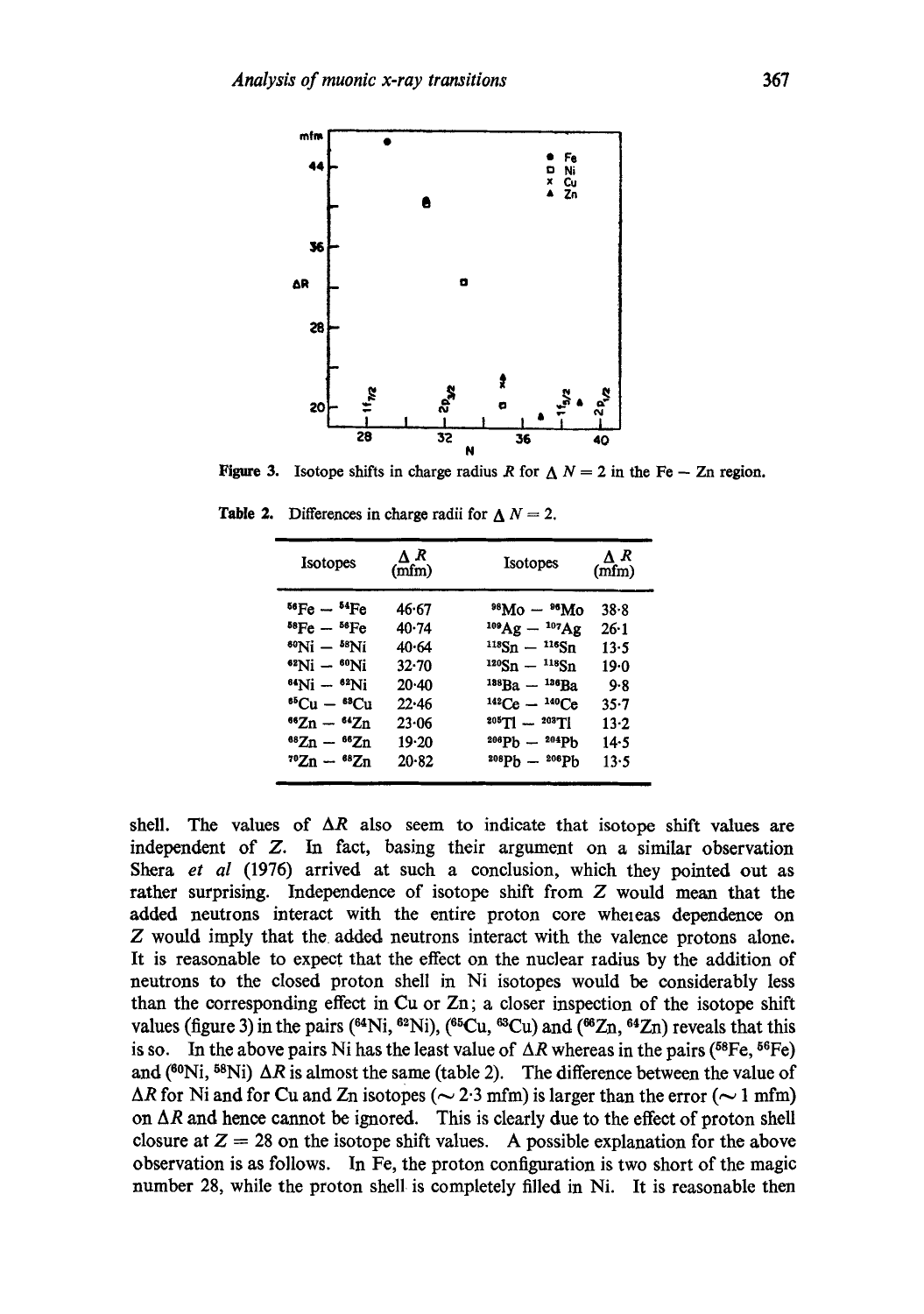to expect that the two neutrons 29th and 30th, added to the nuclei of Fe and Ni cannot distinguish the difference in the proton configuration in the nearly filled (Fe) and completely filled (Ni) proton shells. So, the interaction between the added neutrons and proton core in Fe and Ni is almost the same. Hence, the value of  $\Delta R$ is same for the two pairs ( $^{58}Fe$ ,  $^{56}Fe$ ) and ( $^{60}Ni$ ,  $^{58}Ni$ ). The situation in Cu and Zn is altogether different. The 29th proton in Cu and 29th and 30th protons in Zn can be considered as valence protons and the added neutrons in these nuclei can be expected to interact predominantly with these valence protons. Consequently, the added neutrons clearly distinguish the difference in proton configuration in the nuclei Ni, Cu and Zn. Therefore, in the pairs  $(^{64}\text{Ni}, ^{62}\text{Ni})$ ,  $(^{66}\text{Cu}, ^{68}\text{Cu})$  and  $(^{66}\text{Zn}, ^{64}\text{Zn})$ the value of  $\Delta R$  is significantly different and has the least value in Ni isotopes.

2.2b *Odd-even shifts*. When comparing nuclei which differ by  $\Delta A = 1$ , the effect of an unpaired nucleon becomes evident. The radius  $R_A$  of an odd-mass isotope is closer to the neighbouring lighter even-mass isotope  $(R_{A-1})$  than the neighbouring heavier even-mass isotope  $(R_{A+1})$ . This phenomenon is referred to as odd-even staggering. Odd-mass isotones are also found to exhibit such a staggering effect. To depict this effect, an odd-even staggering parameter  $\gamma$  is defined (Shera *et al* 1976) as

$$
\gamma(A + 1) = \frac{R(A + 1) - R(A)}{1/2 \{R(A + 2) - R(A)\}},
$$
\n(3)

where  $A$  is even.

The values of staggering parameter now calculated are given in table 3 along with the values obtained by Shera *et al* (1976). The agreement between both the results is quite good. In isotopes, the odd-even staggering is clearly indicated. Among the isotone sequences (table 3), <sup>59</sup>Co, which is just below the major shell  $Z = 28$ , exhibits a large staggering effect ( $\gamma = 0.65$ ). In contrast, both <sup>63</sup>Cu and <sup>65</sup>Cu, which are immediately above the closed shell, exhibit small staggering ( $y = 0.95$ ). All these observations provide independent evidence for the existence of strong shell effects in the vicinity of magic proton number 28.

**Table** 3. Odd-even staggering parameter values.

| <b>Isotopes</b>                           | Present value | Value of<br>Shera et al (1976) |
|-------------------------------------------|---------------|--------------------------------|
| $^{56}Fe - ^{57}Fe - ^{58}Fe$             | 0.89          | 0.88                           |
| $^{60}$ Ni - $^{61}$ Ni - $^{62}$ Ni      | 0.76          | 0.72                           |
| $208Ph = 207Ph = 208Ph$                   | 0.74          |                                |
| Isotones                                  |               |                                |
| ${}^{54}Fe - {}^{59}Co - {}^{60}Ni$       | 0.65          | 0.66                           |
| $88\text{Ni} - 88\text{Cu} - 64\text{Zn}$ | 0.94          | 0.94                           |
| $^{64}$ Ni -- $^{65}$ Cu -- $^{66}Zn$     | 0.95          | 0.94                           |
| $^{114}Cd - ^{115}In - ^{116}Sn$          | 0.43          |                                |
| $^{138}Ba - ^{139}Ia - ^{140}Ce$          | 0.80          | $\cdots$                       |
|                                           |               |                                |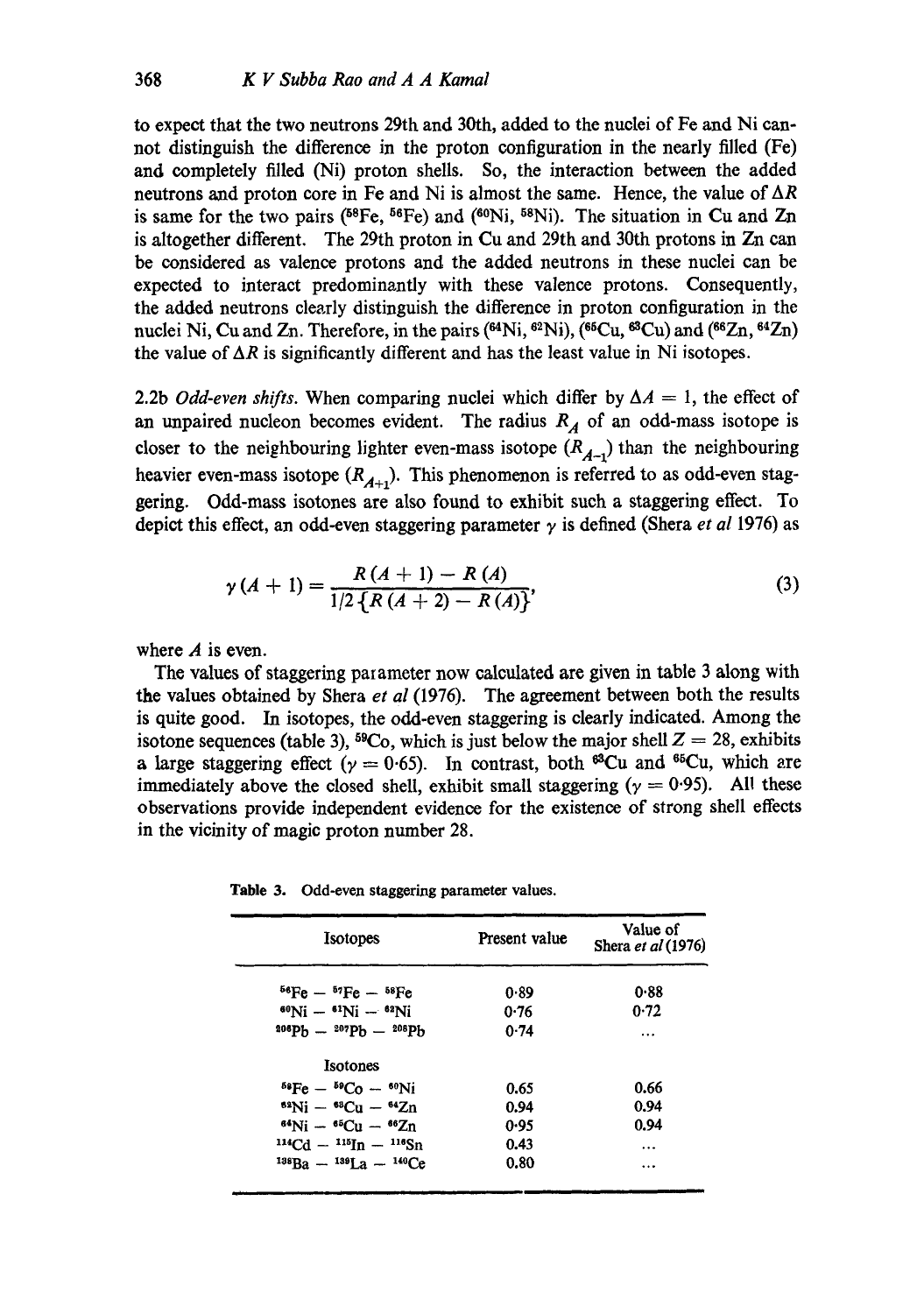# 2.3 *Medium-Z region*  $(39 \le Z \le 58)$

In this region one can observe the effect of addition of nucleons on the nuclear radius and density in the vicinity of magieneutron numbers 50 and 82, and the magic proton number 50. In most of the nuclei analysed, experimental values of both *2p-ls* and *3d-2p* transition energies are available (Engfer *et al* 1974). The *3d-2p* transition energy in these nuclei is sensitive, though to a smaller extent, to the finite extension of nuclear charge density. Hence, both *2p.ls* and *3d.2p* transition energies have been used in the evaluation of charge radius  $R$ . But, only one transition energy from each of the two sets *3d-2p* and *2p-ls* can be used in evaluating R. This is because the energies of fine structure doublets of  $p$  and  $d$  levels are not so much different in their sensitivity to nuclear charge density as to dicit any further significant information (Devons and Duerdoth 1969). The Dirae equation is solved for a few trial values of R and in each case  $2p_{1/2}$ -1s<sub>1/2</sub> and  $3d_{3/2}$ -2 $p_{1/2}$  transition energies are evaluated. Comparing these transition energies with the experimental values,  $\chi^2$  for each trial value of R is calculated. The  $\chi^2$  value calculated is the sum of chi-squares evaluated separately for the two transitions  $2p_{1/2} - 1s_{1/2}$  and  $3d_{3/2} - 2p_{1/2}$ . The value of R, for which  $\chi^2$  is minimum, leads to the best value of charge radius. The error that is associated with  $R$  in medium and high- $Z$  regions is about 1-5 mfm.

2.3a *Shifts between even nuclei*. The isotope shift  $\Delta R$  for  $\Delta N = 2$  is plotted in figure 4. The magic numbers 50 and 82 are covered by the data. The most remarkable feature of the isotope shift is that it is maximum at the beginning of two major neutron shells at 50 and 82 ( $8-86$ Mo and  $142-140$ Ce) and decreases gradually as the shell gets filled up. In the vicinity of the magic number 82, the shell effeot is very prominent. The general tendency exhibited by  $\Delta R$  in this region is quite similar to that in Fe-Zn region (figure 3). As pointed out earlier, this tendency clearly indicates that neutronproton interaction is maximum at the beginning of a major neutron shell and decreases gradually as one progresses through the shell. The data available are not sufficient to investigate the Z-dependence of isotope shift.

One can expect a large jump in the isotone shift in the vicinity of magic proton number 50, similar to that observed for the magic proton number 28. In fact, such a jump is very prominently observed (table 1). The addition of two protons which complete the  $1g_{9/2}$  proton shell (<sup>114</sup>Cd-<sup>116</sup>Sn) causes an increase in R of about



**Figure 4.** Isotope shifts in charge radius R for  $\Delta N = 2$  in the medium-Z region.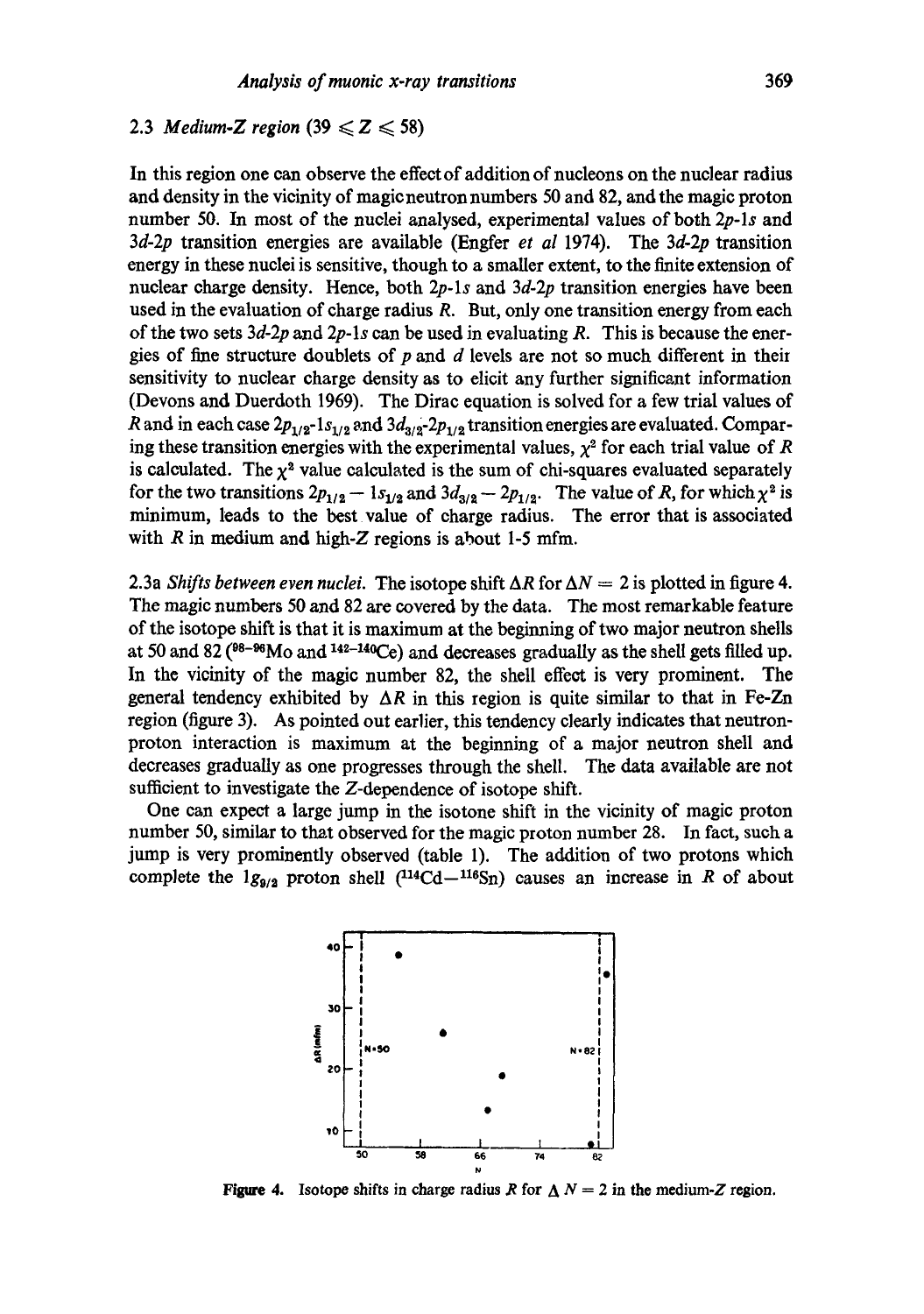

**Figure 5.** Variation of parameter  $r_0$  with neutron number N in the medium-Z region. The lines are drawn to guide the eye.



Figure **6.**  Parameter  $r_0$  as a function of mass number  $A_0$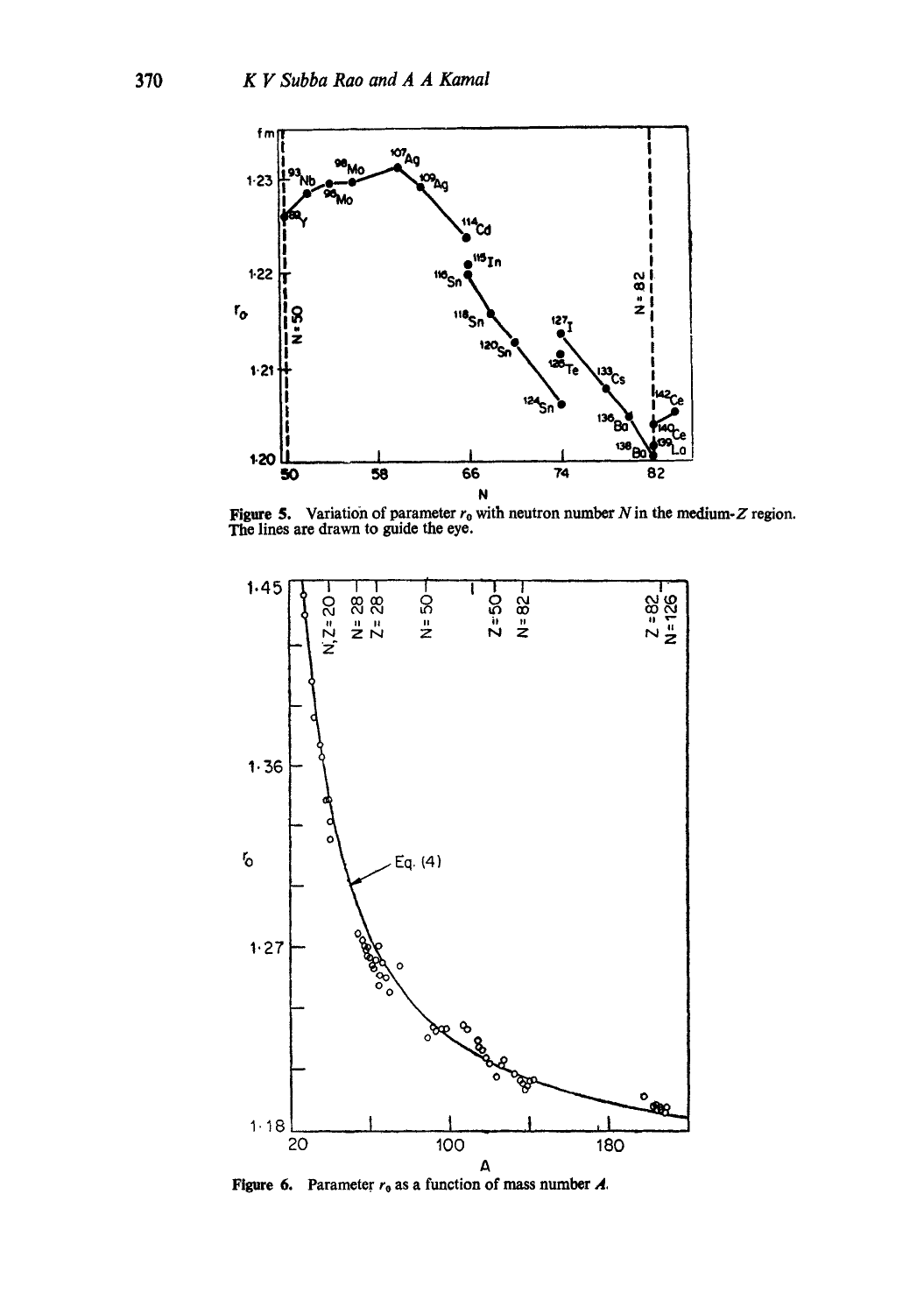16 mfm. But the addition of two more protons *i.e.*, the first two protons in the  $1g_{7/2}$ shell  $(^{124}Sn-^{126}Te)$  causes an increase of about 60 mfm--a value which is nearly four times as large as in the former case.

2.3b *Odd-even shifts*. In the two isotone sequences studied, <sup>115</sup>In, which is just below the major shell  $Z = 50$ , exhibits quite a large staggering effect ( $\gamma = 0.43$ ). A smaller but significant staggering effect ( $\gamma = 0.80$ ) is observed in <sup>139</sup>La, which is much above the  $Z = 50$  shell. In figure 5, which shows the variation of  $r_0$  with N, the tendency of  $r_0$  to decrease gradually as N increases can be prominently observed. But the effects of neutron shell closure at  $N = 50$  and 82, and proton shell closure at  $Z = 50$ are superimposed over this general behaviour. There is a perceptible increase, in the value of  $r_0$  at the beginning of major neutron shells  $N = 50$  and 82 (<sup>89</sup>Y, <sup>91</sup>Nb,  $138Ba$  and  $142Ce$ ). In the two isotone sequences  $114Cd$ ,  $116In$ ,  $116Sn$  and  $124Sn$ ,  $126Te$ , <sup>127</sup>I, the isotopes of Sn have the least value of  $r_0$ —as in the case of Ni (figure 2). Thus, the effects of both neutron shell closure at  $N = 50$  and 82 and proton shell closure at  $Z = 50$  are clearly evident from the foregoing results.

2.4 *High-Z region* ( $Z \approx 82$ )

Experimental data (Engfer *et al* 1974) available for a few spherical nuclei in the high-Z region have been analysed and charge radius R is evaluated (figure 7) according to the procedure outlined in  $\S$  2.3. The data available are not sufficient to warrant any comments on the isotopic and isotonic behaviour of  $\Delta R$  and  $r_0$  in this region. However, a few shell effects are observed. The value of  $r_0$  decreases very slowly (figure 6) with A and is minimum for the doubly magic  $^{208}Pb$ . A prominent staggering



**Figure 7.**  Charge radius R as a function of mass number **A.**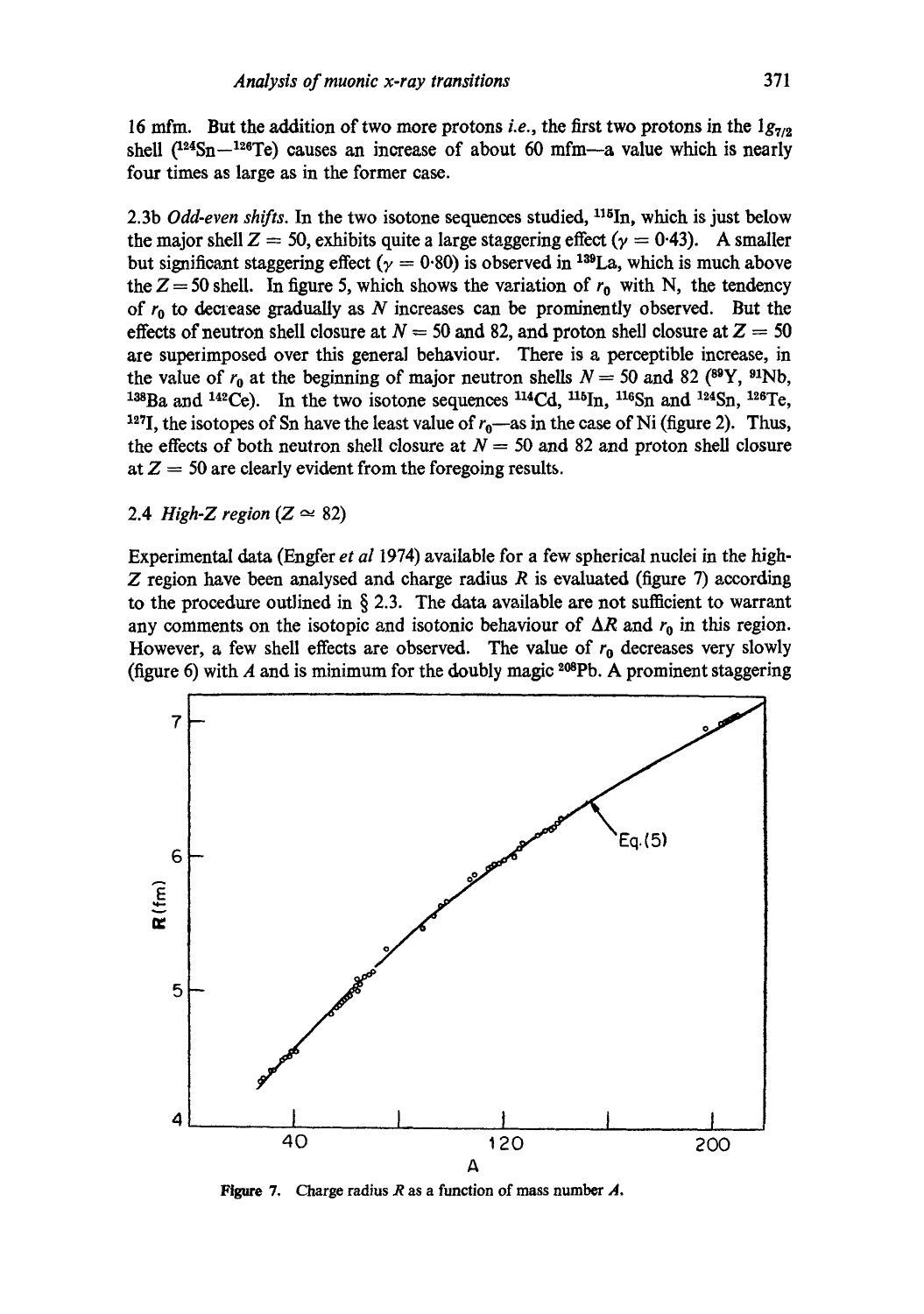effect is exhibited by <sup>207</sup>Pb, which lies just below the closed neutron shell  $N = 126$ (table 3).

## **3. Average nucleon density and nuclear compressibility**

Isotopic behaviour of the parameter  $r_0$  (figures 1, 2 and 5) clearly reveals the tendency of average nucleon density to increase uniformly with neutron number  $N$ . This apart, the effects of neutron shell closure at  $N = 50$  and 82, and proton shell closure at  $Z = 28$ , 50 and 82 are clearly observed. In figure 6 the variation of parameter  $r_0$ with mass number A is depicted. It is observed that  $r_0$  decreases from a value of about 1.44 fm at  $A = 27$  to a value of about 1.19 fm at  $A = 209$ . But the decrease is very rapid in the region  $A \le 70$ . Thereafter it decreases slowly and in the high-Z region its variation is very small. In other words, this behaviour indicates that the average nucleon density increases very rapidly upto  $A \approx 70$ , gradually thereafter and becomes almost constant in the region of heavy nuclei. This phenomenon indicates that heavy nuclei are compressible to a very small extent while the light nuclei are highly compressible. Medium heavy nuclei exhibit a behaviour which is intermediate between these two extreme cases. The general behaviour of average nucleon density is punctuated with profound shell effects (figure 6). Shell effects exhibited by average nucleon density curve provide an independent evidence for the nuclear shell structure.

As already pointed out, the behaviour of parameter  $r_0$  depicts the compressible nature of nuclei. It is observed that the behaviour of parameter  $r_0$  can be approximately represented by an equation of the form

$$
r_0 = a \exp(b/A), \tag{4}
$$

where a and b are constants. The best fit to the values of  $r_0$  yields the values:  $a = 1.1553$  fm and  $b = 5.837$ . As (4) represents the gross behaviour of  $r_0$  the shell effects are not expected to be reproduced (figure 6).

In view of (4), the general relation for charge radius,  $R = r_0 A^{1/3}$  gets modified as

$$
R = a \exp \left( \frac{b}{A} \right) A^{1/3}.
$$
 (5)

The values of R estimated from (5) are plotted in figure 7 along with the values of R determined in the present work, the agreement between the both being quite close. In view of the exponential term in it, (4) is not valid in very light nuclei ( $A \le 25$ ).

## **4. Conclusions**

It is clearly observed that isotope and isotone shifts in charge radius R exhibit strong shell effects (figures 3 and 4; tables 1 and 2) in the vicinity of neutron and proton magic numbers 20, 28, 50, 82 and 126. The odd-even staggering is prominently observed and the staggering parameter exhibits shell effects very clearly (table 3). The results also indicate that neutron-proton interaction is maximum at the beginning of a major neutron shell and decreases gradually as the shell gets filled up. The effect of proton shell closure on isotope shift in R is clearly observed at  $Z = 28$ . It